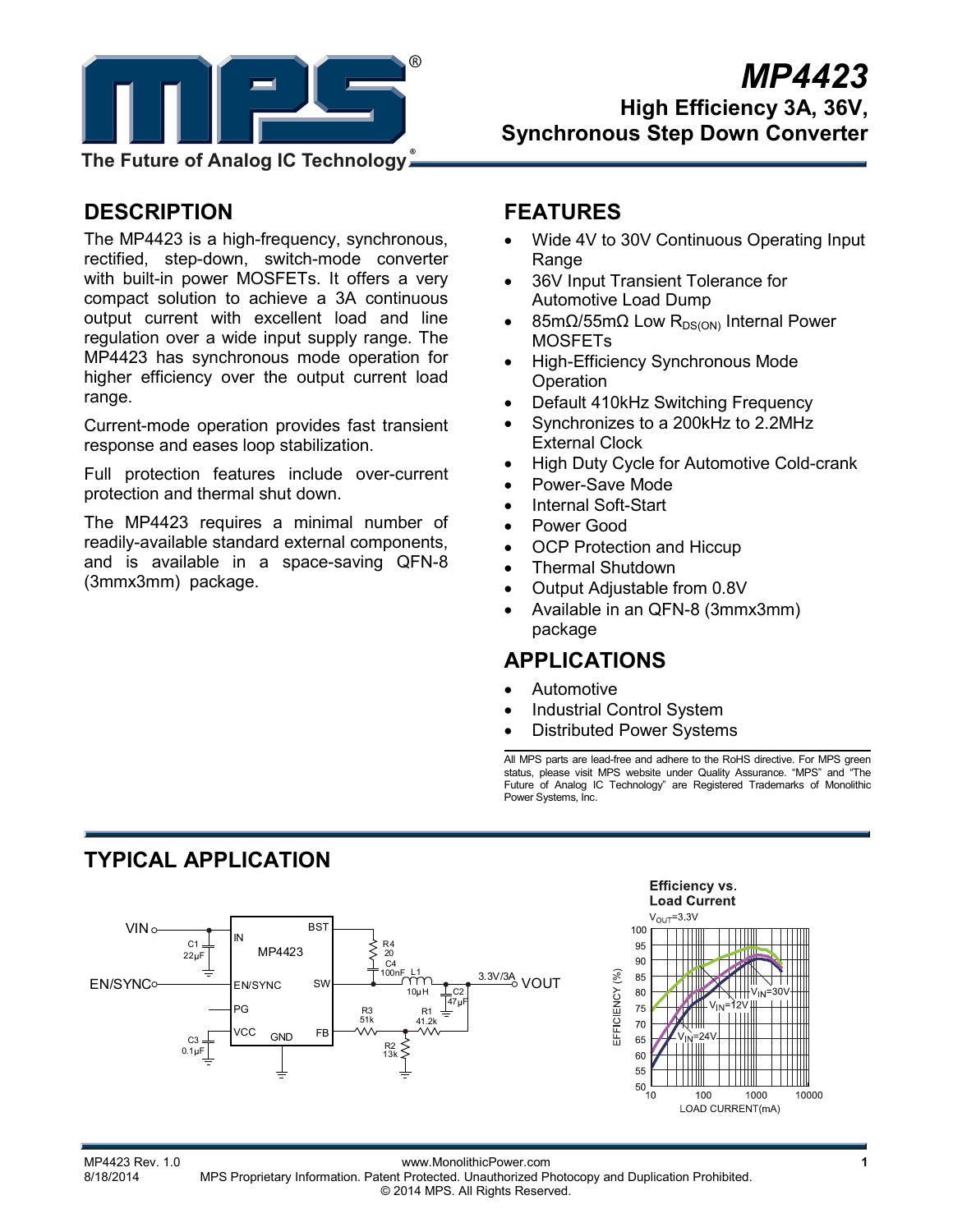

### **ORDERING INFORMATION**

| <b>Part Number*</b> | Package         |           |
|---------------------|-----------------|-----------|
| MP4423GQ            | QFN-8 (3mmx3mm) | See Below |

For Tape & Reel, add suffix -Z (e.g. MP4423GQ-Z)

### **TOP MARKING**

# **AJVY**

### LLL

AJV: product code of MP4423GQ; Y: year code; LLL: lot number;

### **PACKAGE REFERENCE**

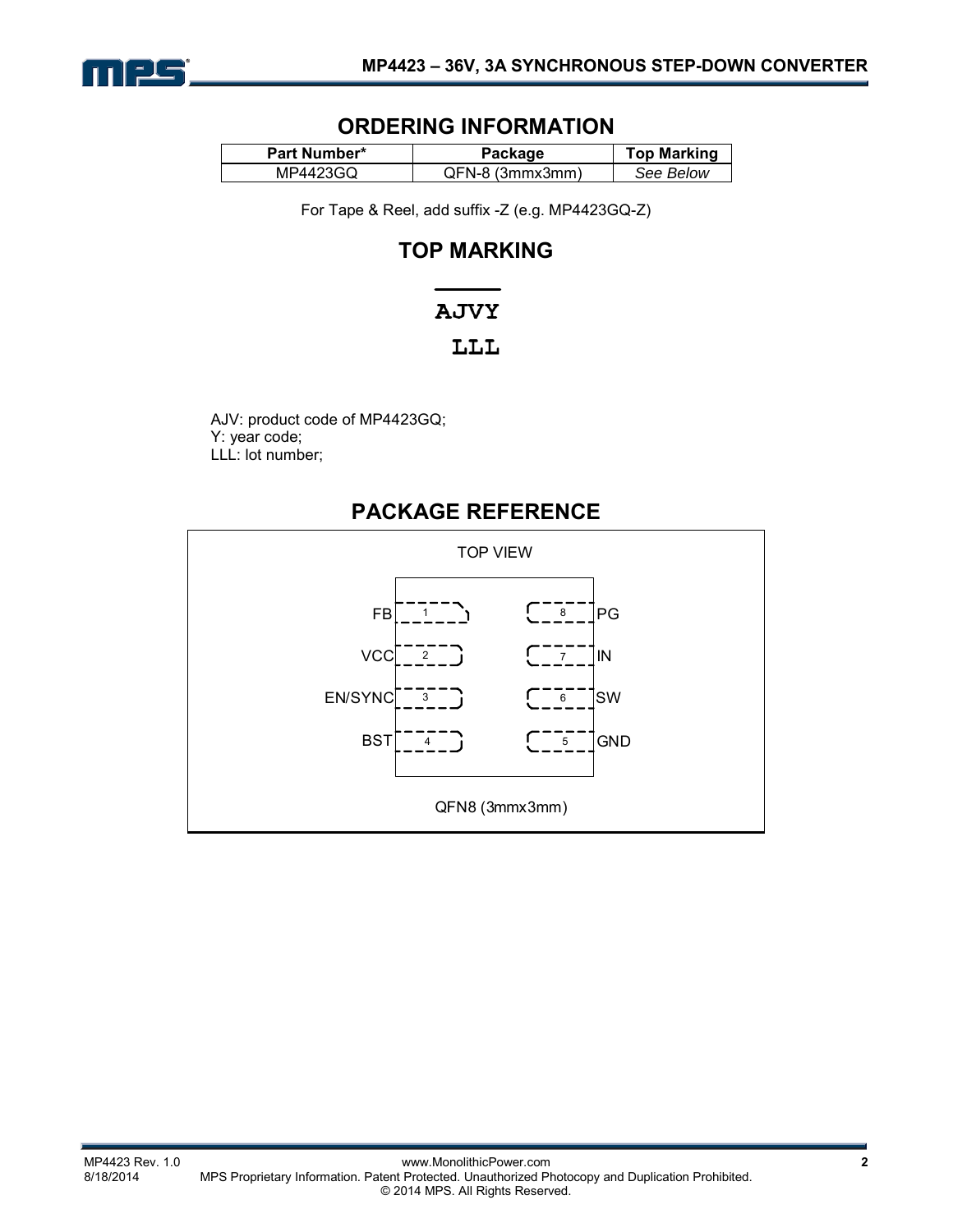

### **ABSOLUTE MAXIMUM RATINGS (1)**

| Continuous Power Dissipation $(T_A = +25^{\circ}C)^{(3)}$ |  |
|-----------------------------------------------------------|--|
|                                                           |  |
|                                                           |  |
|                                                           |  |
|                                                           |  |
|                                                           |  |

### *Recommended Operating Conditions*

| Continuous Supply Voltage $V_{\text{IN}}$ 4V to 30V |  |
|-----------------------------------------------------|--|
|                                                     |  |
| Operating Junction Temp. $(T_J)$ . -40°C to +125°C  |  |

# *Thermal Resistance* **(4)** *θJA θJC*

QFN-8 (3mmx3mm) .............. 55 ...... 13 ... °C/W

#### **Notes:**

- 1) Absolute maximum ratings are rated under room temperature unless otherwise noted. Exceeding these ratings may damage the device.
- 2) About the details of EN pin's ABS MAX rating, please refer to page 12, Enable/SYNC Control section.
- 3) The maximum allowable power dissipation is a function of the maximum junction temperature  $T_J$  (MAX), the junction-toambient thermal resistance  $\theta_{JA}$ , and the ambient temperature TA. The maximum allowable continuous power dissipation at any ambient temperature is calculated by  $P_D$  (MAX) = (T<sub>J</sub>  $(MAX)-T_A)/\theta_{JA}$ . Exceeding the maximum allowable power dissipation will cause excessive die temperature, and the regulator will go into thermal shutdown. Internal thermal shutdown circuitry protects the device from permanent damage.
- 4) Measured on JESD51-7, 4-layer PCB.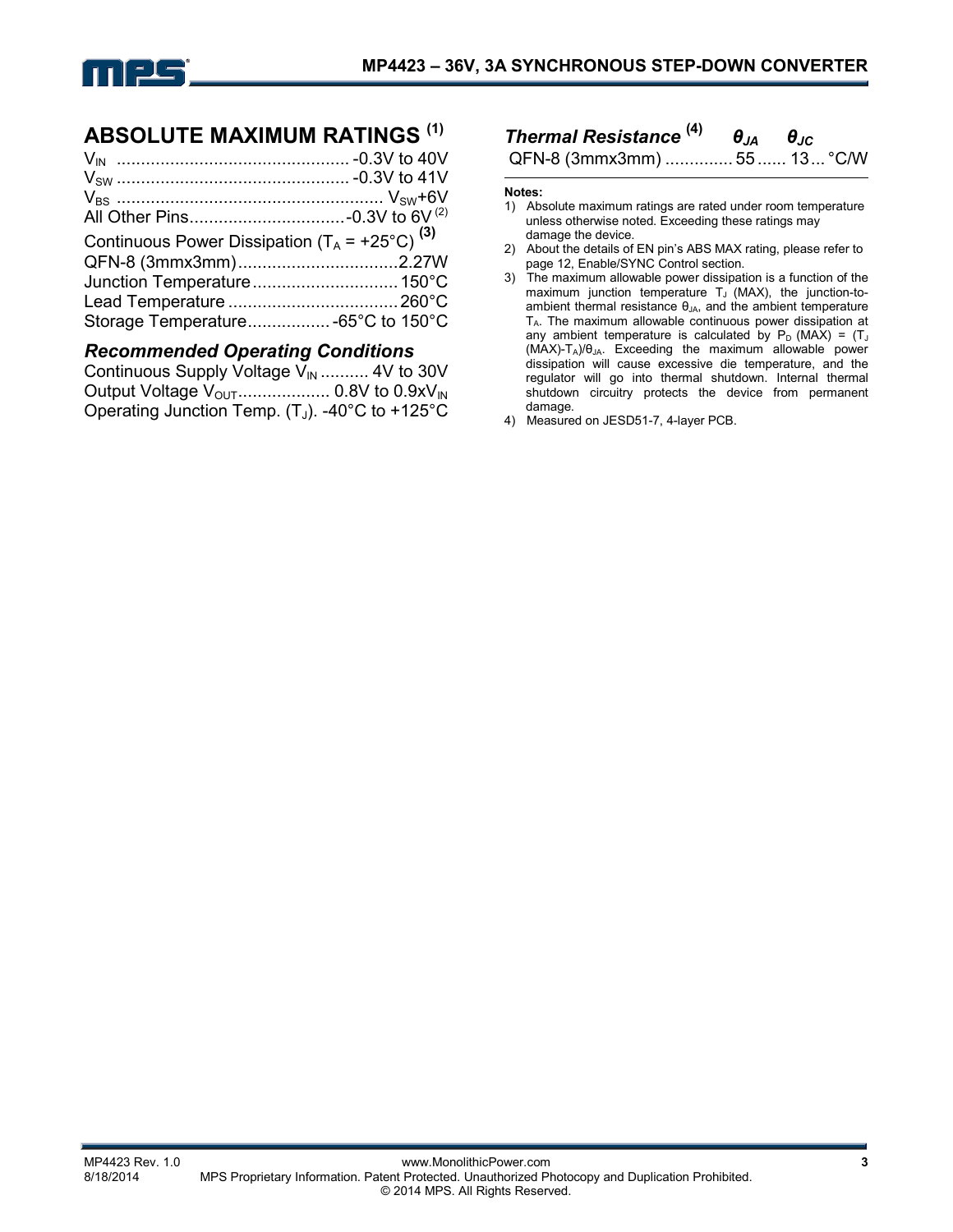

### **ELECTRICAL CHARACTERISTICS**

V<sub>IN</sub> = 12V, T<sub>J</sub> = +25°C, unless otherwise noted.

| <b>Parameter</b>                                               | <b>Symbol</b>                        | <b>Condition</b>                 | Min  | <b>Typ</b> | <b>Max</b>     | <b>Units</b> |
|----------------------------------------------------------------|--------------------------------------|----------------------------------|------|------------|----------------|--------------|
| Supply Current (Shutdown)                                      | $I_{\text{SHDN}}$                    | $V_{EN} = 0V$                    |      |            | 8              | μA           |
| Supply Current (Quiescent)                                     | $I_{\mathsf{Q}}$                     | $V_{EN}$ = 2V, $V_{FB}$ = 1V     |      | 0.5        | 0.7            | mA           |
| <b>HS Switch-ON Resistance</b>                                 | $R_{ON_HS}$                          | $V_{BST-SW} = 5V$                |      | 85         | 105            | $m\Omega$    |
| <b>LS Switch-ON Resistance</b>                                 | $R_{ON\_\text{LS}}$                  | $V_{CC} = 5V$                    |      | 55         | 75             | $m\Omega$    |
| Switch Leakage                                                 | ILKG SW                              | $V_{EN} = 0V$ , $V_{SW} = 12V$   |      |            | 1              | μA           |
| <b>Current Limit</b>                                           | <b>ILIMIT</b>                        | Under 40% Duty Cycle<br>3.2      |      | 4.4        | 5.5            | A            |
| <b>Oscillator Frequency</b>                                    | $f_{SW}$                             | $V_{FB} = 750$ mV                | 320  | 410        | 500            | kHz          |
| Fold-Back Frequency                                            | $f_{\mathsf{FB}}$                    | $V_{FB}$ <400mV                  | 70   | 100        | 130            | kHz          |
| Maximum Duty Cycle                                             | $D_{MAX}$                            | $V_{FB}$ =750mV, 410kHz          | 92   | 95         |                | $\%$         |
| Minimum ON Time <sup>(5)</sup>                                 | $t_{ON~MIN}$                         |                                  |      | 70         |                | ns           |
| Sync Frequency Range                                           | $f_{\footnotesize\textnormal{SYNC}}$ |                                  | 0.2  |            | 2.4            | <b>MHz</b>   |
| Feedback Voltage                                               | $V_{FB}$                             |                                  | 780  | 792        | 804            | mV           |
| <b>Feedback Current</b>                                        | l <sub>FB</sub>                      | $V_{FB} = 820$ mV                |      | 10         | 100            | nA           |
| <b>EN Rising Threshold</b>                                     | $V_{EN\ RISING}$                     |                                  | 1.15 | 1.4        | 1.65           | V            |
| <b>EN Falling Threshold</b>                                    | V <sub>EN_FALLING</sub>              |                                  | 1.05 | 1.25       | 1.45           | V            |
| <b>EN Threshold Hysteresis</b>                                 | $V_{EN_HYS}$                         |                                  |      | 150        |                | mV           |
| <b>EN Input Current</b>                                        | $I_{EN}$                             | $V_{EN} = 2V$                    |      | 4          | 6              | μA           |
|                                                                |                                      | $V_{EN} = 0$                     |      | 0          | 0.2            | μA           |
| Under-Voltage<br><b>VIN</b><br>Lockout<br>Threshold-Rising     | <b>INUVRISING</b>                    |                                  | 3.3  | 3.5        | 3.7            | V            |
| Under-Voltage<br>VIN<br>Lockout<br>Threshold-Falling           | <b>INUVFALLING</b>                   |                                  | 3.1  | 3.3        | 3.5            | V            |
| Under-Voltage<br><b>VIN</b><br>Lockout<br>Threshold-Hysteresis | <b>INUV<sub>HYS</sub></b>            |                                  |      | 200        |                | mV           |
| <b>VCC Regulator</b>                                           | $V_{\rm CC}$                         | $I_{CC}$ =0mA                    | 4.6  | 4.9        | 5.2            | V            |
| <b>VCC Load Regulation</b>                                     |                                      | $I_{CC}$ =5mA                    |      | 1.5        | $\overline{4}$ | $\%$         |
| Soft-Start Period                                              | $t_{SS}$                             | V <sub>OUT</sub> from 10% to 90% | 0.45 | 1.5        | 2.55           | ms           |
| Thermal Shutdown <sup>(5)</sup>                                |                                      |                                  | 150  | 170        |                | $^{\circ}C$  |
| Thermal Hysteresis <sup>(5)</sup>                              |                                      |                                  |      | 30         |                | $^{\circ}C$  |
| PG Rising Threshold                                            | PG <sub>Vth RISING</sub>             | as percentage of $V_{FB}$        | 86   | 90         | 94             | $\%$         |
| PG Falling Threshold                                           | $PGVth$ Falling                      | as percentage of $V_{FB}$        | 80   | 84         | 88             | $\%$         |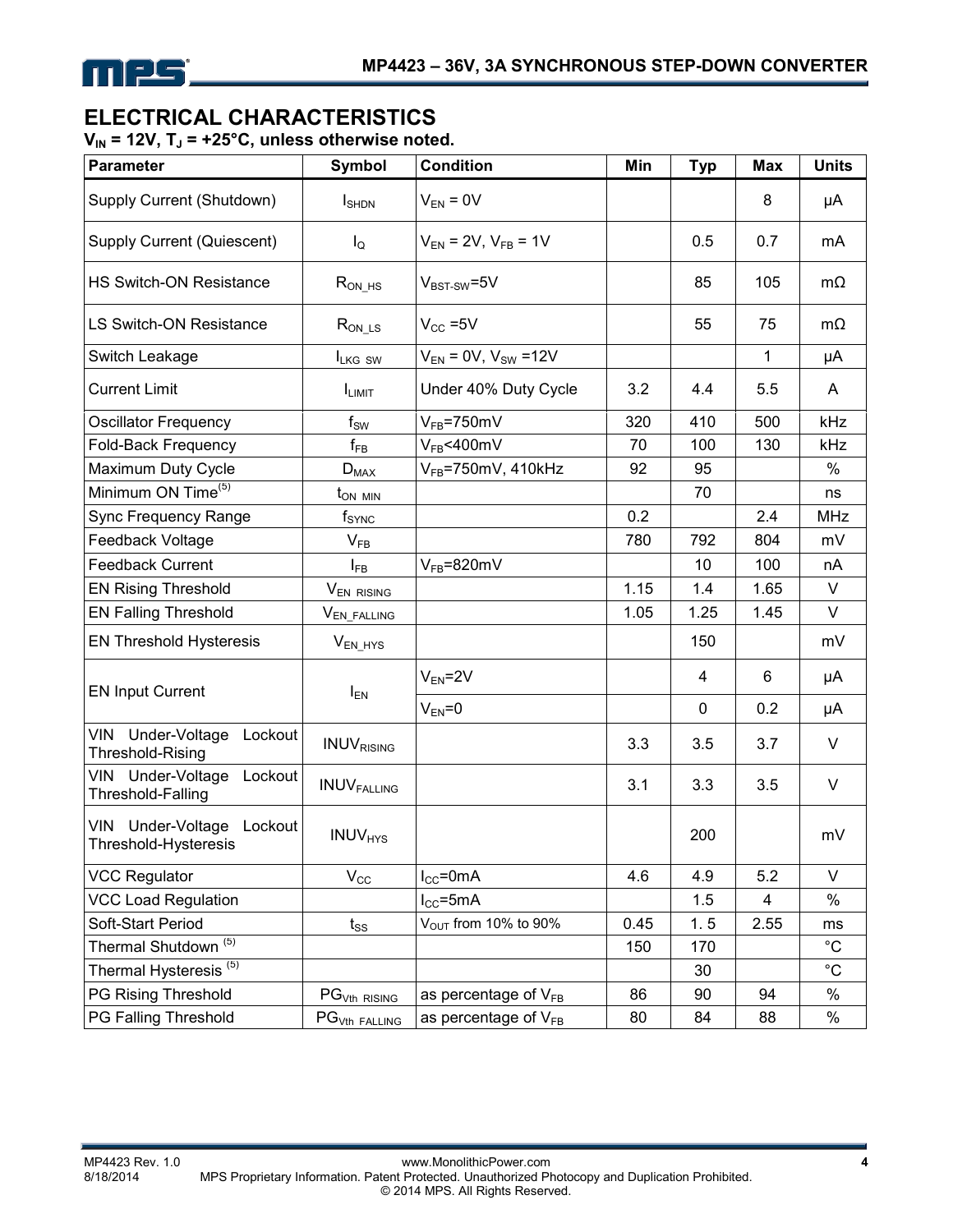

### **ELECTRICAL CHARACTERISTICS (continued)**

 $V_{IN}$  = 12V, T<sub>J</sub> = +25°C, unless otherwise noted.

| <b>Parameter</b>           | Symbol                              | <b>Condition</b>          | Min | Тур | <b>Max</b> | Units |
|----------------------------|-------------------------------------|---------------------------|-----|-----|------------|-------|
| PG Threshold Hysteresis    | PG <sub>Vth HYS</sub>               | as percentage of $V_{FB}$ |     | 6   |            | $\%$  |
| PG Rising Delay            | $\mathsf{PG}_{\mathsf{Td\_RISING}}$ |                           | 40  | 90  | 160        | μs    |
| PG Falling Delay           | $PG_{\text{Td FALLING}}$            |                           | 30  | 55  | 95         | μs    |
| PG Sink Current Capability | $V_{PG}$                            | Sink 4mA                  |     | 0.1 | 0.3        |       |
| PG Leakage Current         | <b>ILKG PG</b>                      |                           |     | 10  | 100        | nA    |

**Notes:** 

5) Derived from bench characterization. Not tested in production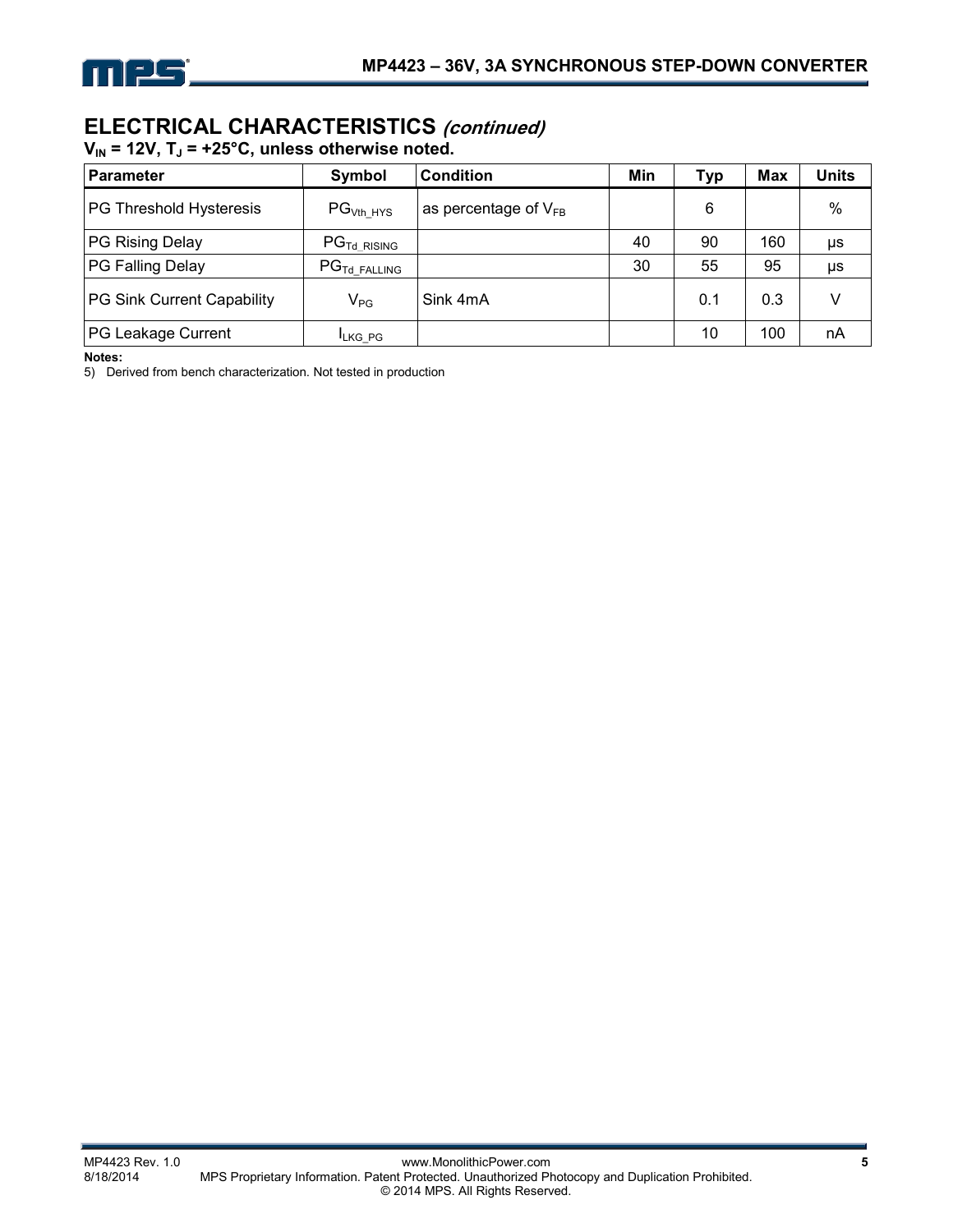

### **TYPICAL PERFORMANCE CHARACTERISTICS**

 $V_{IN}$  = 12V,  $V_{OUT}$  = 3.3V, L = 10µH,  $R_{BST}$ =20 $\Omega$ ,  $T_A$  = +25°C, unless otherwise noted.

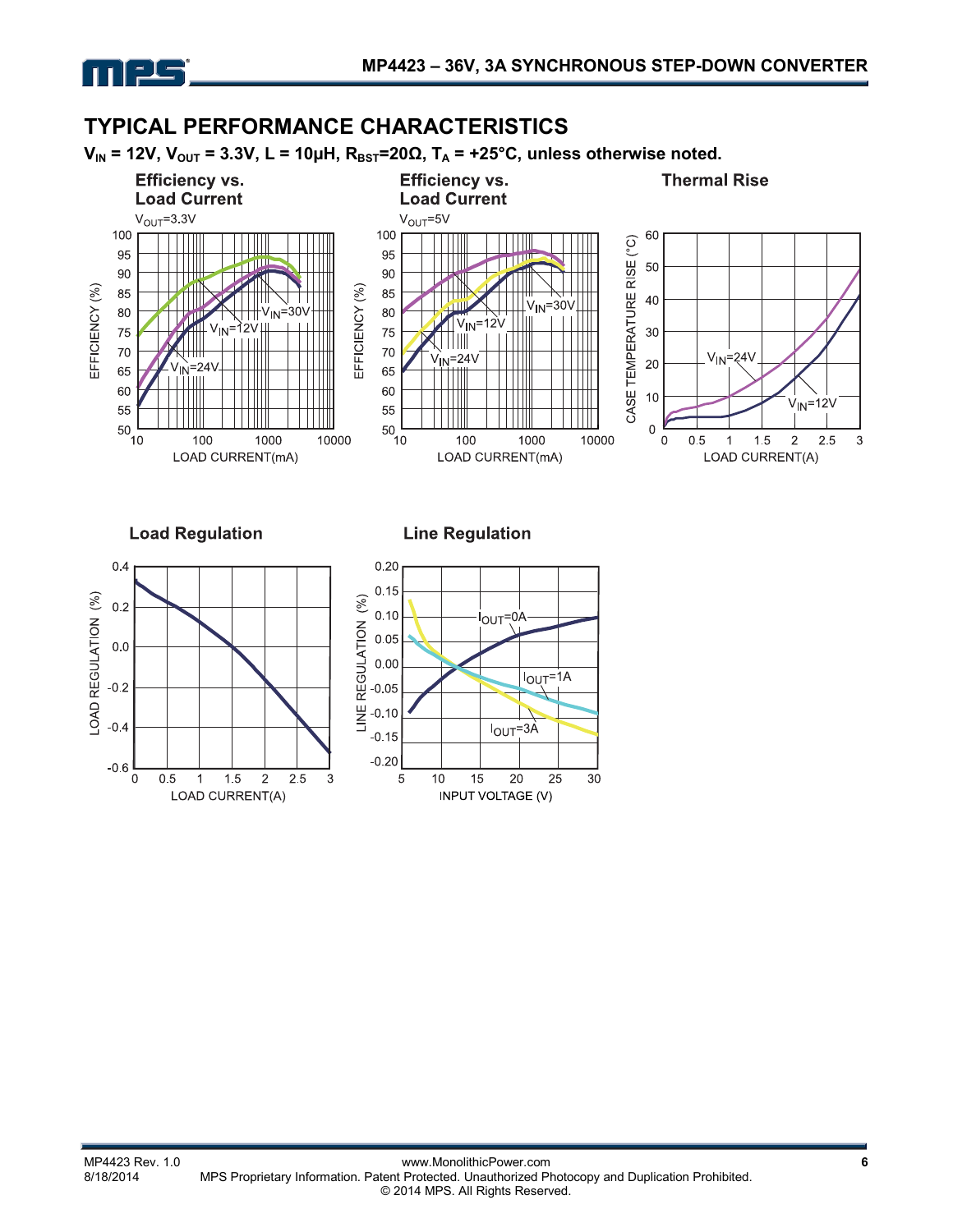

### **TYPICAL PERFORMANCE CHARACTERISTICS (continued)**















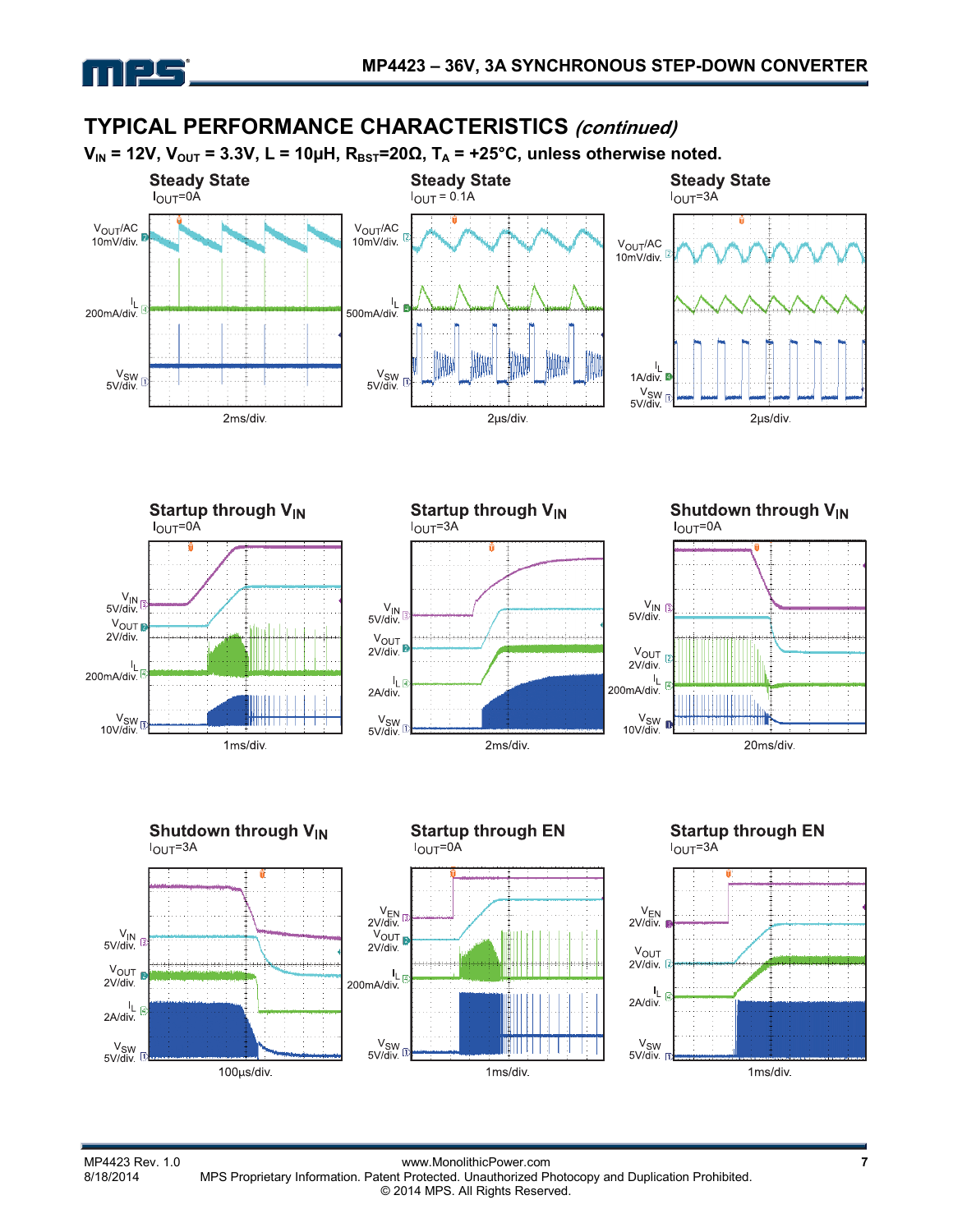

#### **TYPICAL PERFORMANCE CHARACTERISTICS (continued)**  $V_{IN}$  = 12V,  $V_{OUT}$  = 3.3V, L = 10µH,  $R_{BST}$ =20 $\Omega$ ,  $T_A$  = +25°C, unless otherwise noted. **SCP Entry**<br>I<sub>OUT</sub>=0A to Short Circuit **Shutdown Through EN Shutdown Through EN**  $I_{OUT} = 0A$  $I_{\text{OUT}} = 3A$  $\frac{V_{EN}}{2V/div}$  $\frac{V_{EN}}{2V/div}$  $V_{OUT}$  $2V$ /div  $V_{\text{OUT}}$ V<sub>OUT</sub><br>2V/div. 2V/div.  $I_{L}$  $\frac{I_L}{2A\sin A}$ 200mA/div 2A/div  $V_{SW}$ <br>5V/div. V<sub>SW</sub><br>5V/div V<sub>SW</sub><br>5V/div 400ms/div. 40µs/div. 4ms/div.







**SCP Recovery** Short Circuit to  $I_{\text{OUT}}$ =0A









MP4423 Rev. 1.0 www.MonolithicPower.com **8** MPS Proprietary Information. Patent Protected. Unauthorized Photocopy and Duplication Prohibited. © 2014 MPS. All Rights Reserved.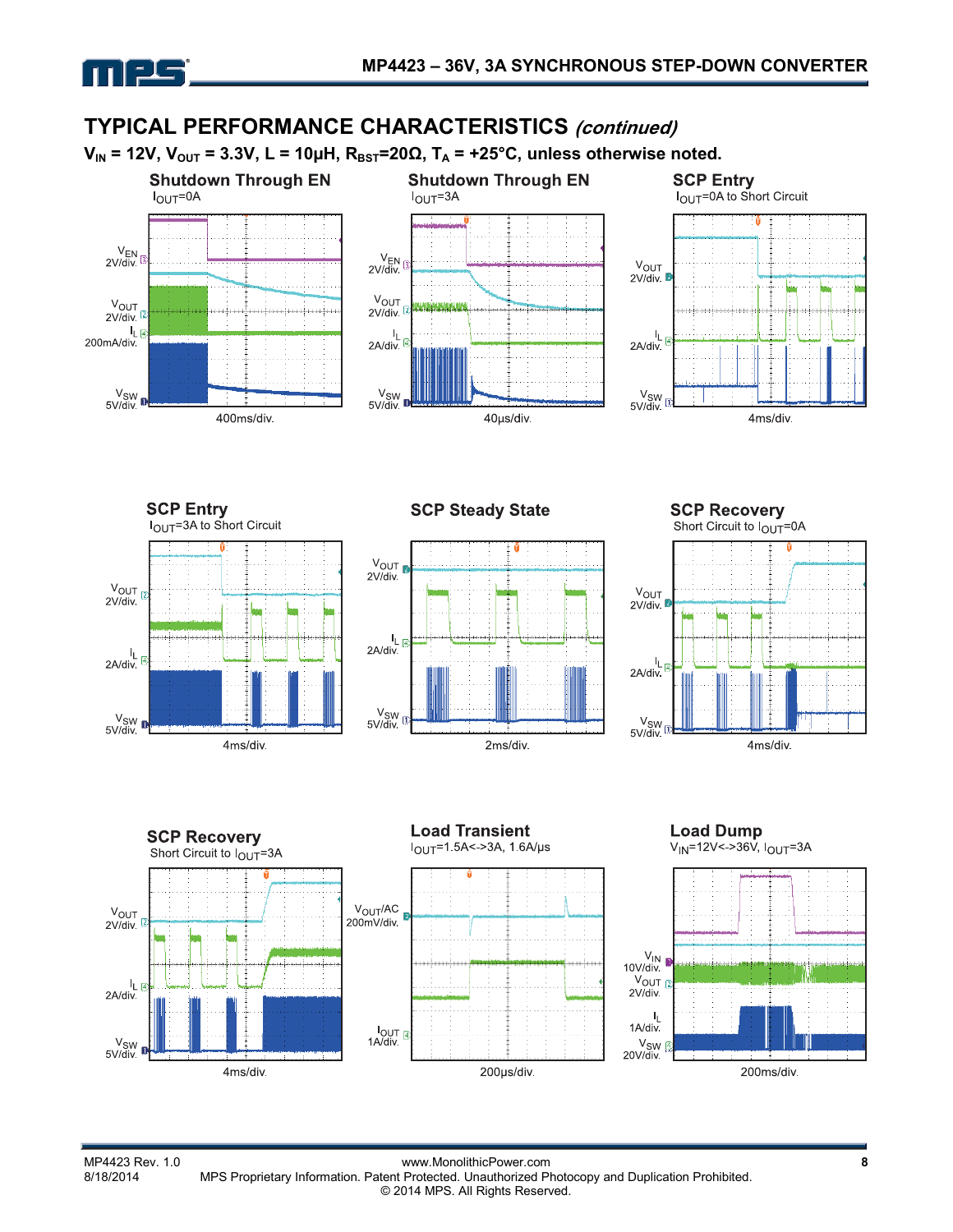

### **TYPICAL PERFORMANCE CHARACTERISTICS (continued)**

 $V_{IN}$  = 12V,  $V_{OUT}$  = 3.3V, L = 10μH,  $R_{BST}$ =20Ω, T<sub>A</sub> = +25°C, unless otherwise noted.

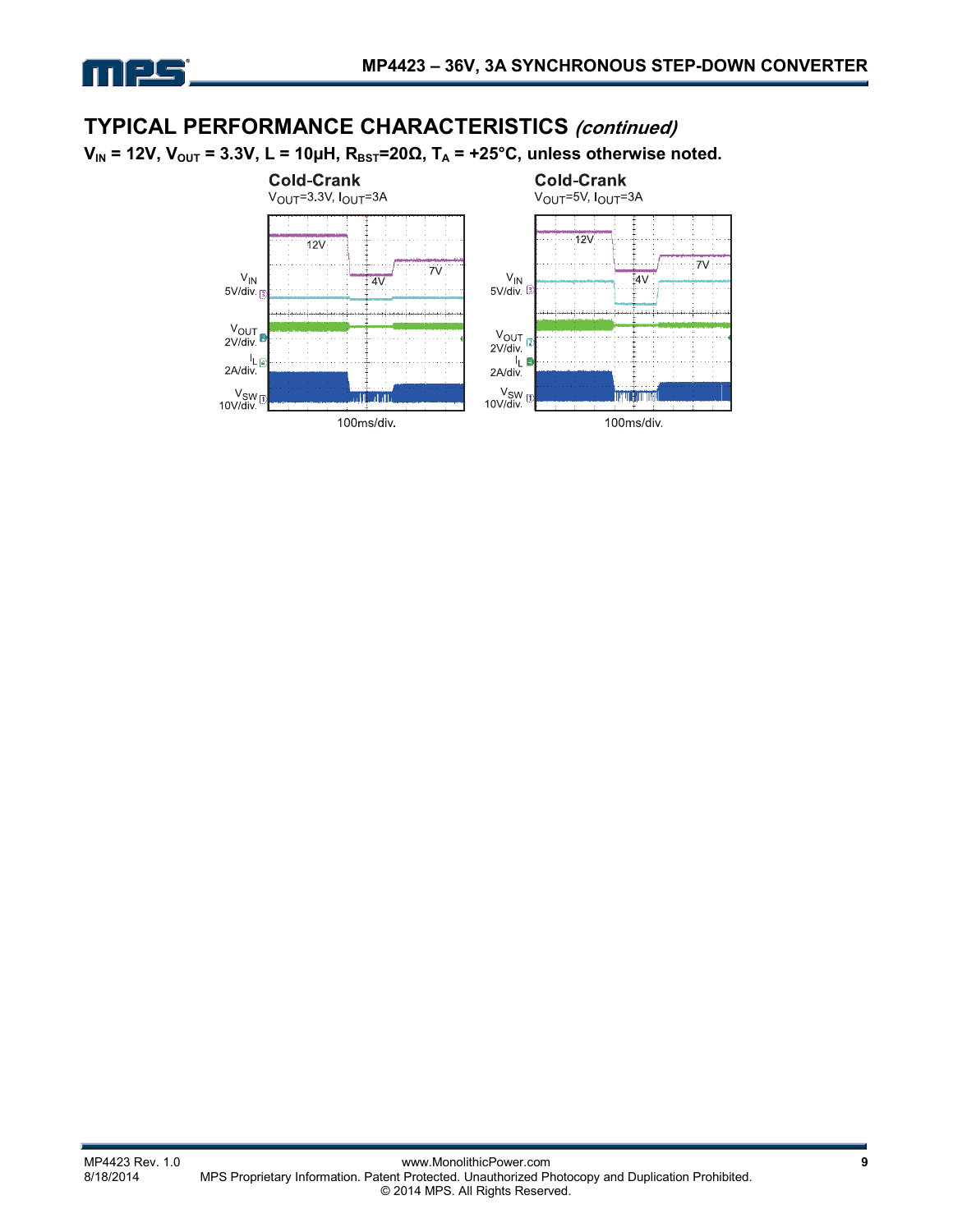

### **PIN FUNCTIONS**

| Package<br>Pin# | <b>Name</b>    | <b>Description</b>                                                                                                                                                                                                                                                                                       |
|-----------------|----------------|----------------------------------------------------------------------------------------------------------------------------------------------------------------------------------------------------------------------------------------------------------------------------------------------------------|
|                 | <b>FB</b>      | Feedback. Connect to the tap of an external resistor divider from the output to GND, to set<br>the output voltage. The frequency fold-back comparator lowers the oscillator frequency<br>when the FB voltage is below 660mV to prevent current limit runaway during a short-<br>circuit fault condition. |
| 2               | <b>VCC</b>     | Bias Supply. Decouple with $0.1\mu$ F-to-0.22 $\mu$ F capacitor. Select a capacitor that does not<br>exceed 0.22µF.                                                                                                                                                                                      |
| 3               | <b>EN/SYNC</b> | Enable/Synchronize. EN high to enable the MP4423. Apply an external clock to the EN<br>pin to change the switching frequency.                                                                                                                                                                            |
| 4               | <b>BST</b>     | Bootstrap. Requires a capacitor connected between SW and BST pins to form a floating<br>supply across the high-side switch driver. A 20 $\Omega$ resistor placed between SW and BST<br>cap is strongly recommended to reduce SW spike voltage.                                                           |
| 5               | <b>GND</b>     | System Ground. This pin is the reference ground of the regulated output voltage, and PCB<br>layout requires special care. For best results, connect to GND with copper traces and<br>vias.                                                                                                               |
| 6               | <b>SW</b>      | Switch Output. Connect using a wide PCB trace.                                                                                                                                                                                                                                                           |
| 7               | IN             | Supply Voltage. The MP4423 operates from a 4V to 30V input rail. Requires C1 to<br>decouple the input rail. Connect using a wide PCB trace.                                                                                                                                                              |
| 8               | PG             | Power Good. The output of this pin is an open drain and goes high if the output voltage<br>exceeds 90% of the nominal voltage.                                                                                                                                                                           |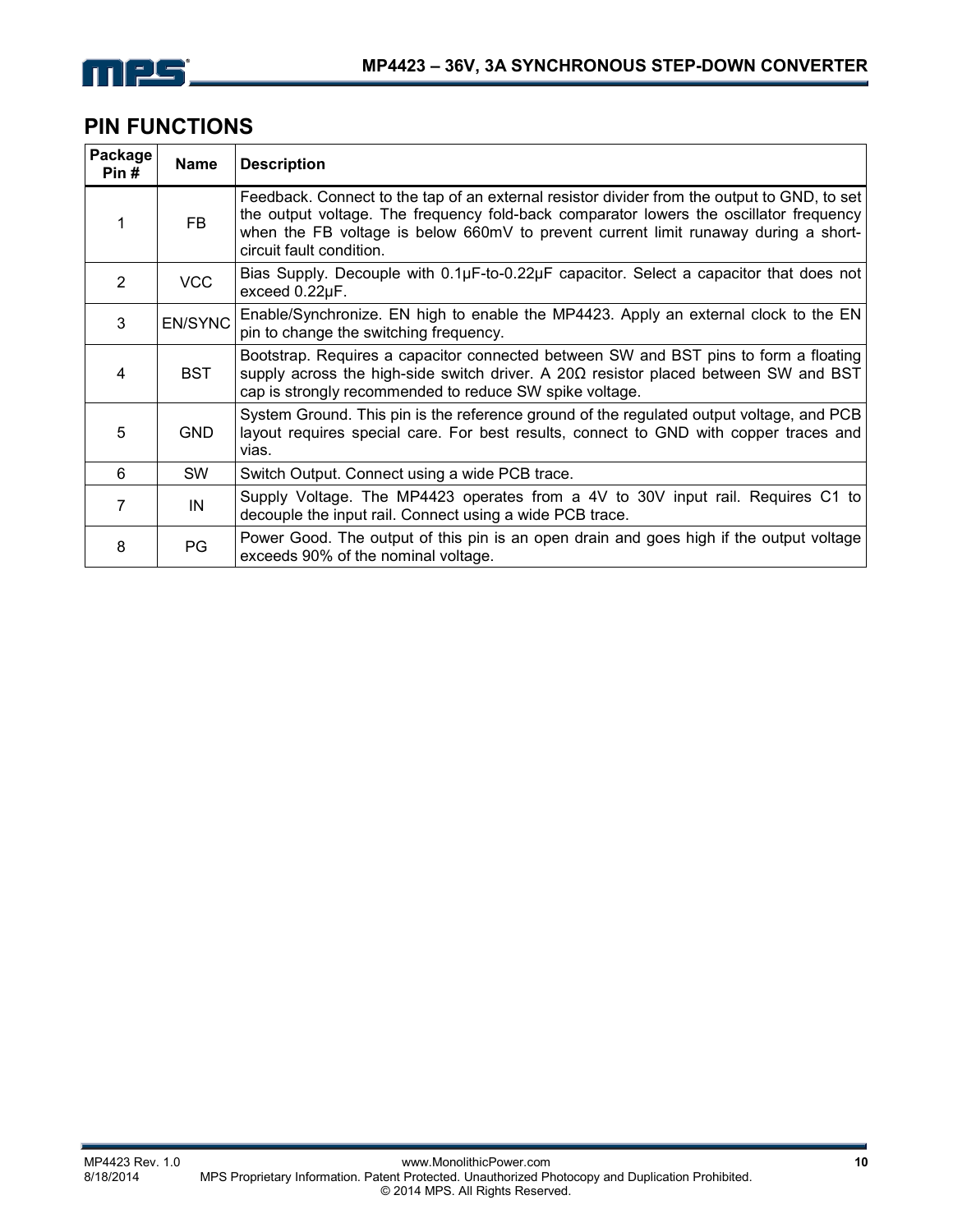

### **BLOCK DIAGRAM**



**Figure 1: Functional Block Diagram**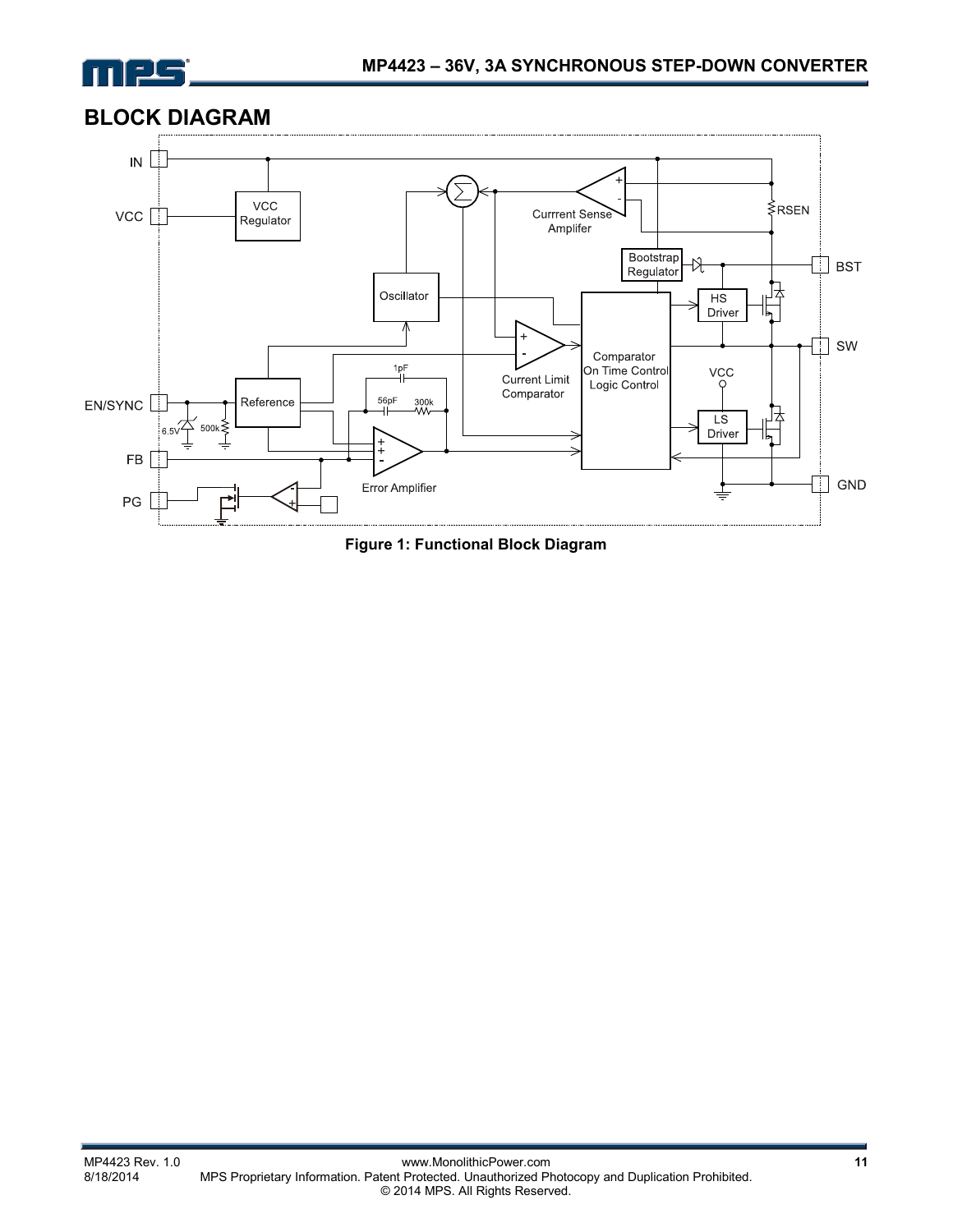

### **OPERATION**

The MP4423 is a high-frequency, synchronous, rectified, step-down, switch-mode converter with built-in power MOSFETs. It offers a very compact solution to achieve 3A continuous output current with excellent load and line regulation over a wide input supply range.

The MP4423 operates in a fixed-frequency, peak-current–control mode to regulate the output voltage. An internal clock initiates a PWM cycle. The integrated high-side power MOSFET turns on and remains on until its current reaches the value set by the COMP voltage. When the power switch is off, it remains off until the next clock cycle starts. If the current in the power MOSFET does not reach the current value set by COMP within 95% of one PWM period, the power MOSFET will be forced to turn off.

### **Internal Regulator**

The 5V internal regulator power most of the internal circuitries. This regulator takes the  $V_{IN}$ input and operates in the full  $V_{IN}$  range: When  $V_{IN}$ exceeds 5.0V, the output of the regulator is in full regulation; when  $V_{\text{IN}}$  falls below 5.0V, the output of the regulator decreases following the VIN. A 0.1uF decoupling ceramic capacitor is needed at the pin.

### **Error Amplifier**

The error amplifier compares the FB pin voltage against the internal 0.8V reference (REF) and outputs a COMP voltage—this COMP voltage controls the power MOSFET current. The optimized internal compensation network minimizes the external component count and simplifies the control loop design.

### **Enable/SYNC Control**

EN/SYNC is a digital control pin that turns the regulator on and off: Drive EN high to turn on the regulator, drive it low to turn it off. An internal 500kΩ resistor from EN/SYNC to GND allows EN/SYNC to be floated to shut down the chip.

The EN pin is clamped internally using a 6.5V series Zener diode, as shown in Figure 2. Connect the EN input pin through a pullup resistor to any voltage connected to the  $V_{\text{IN}}$  pin the pullup resistor limits the EN input current to less than 150µA.

For example, with 12V connected to  $V_{IN}$ , R<sub>PULLUP</sub> ≥ (12V – 6.5V) ÷ 150µA = 36.7kΩ.

Connecting the EN pin directly to a voltage source without any pullup resistor requires limiting voltage amplitude to ≤6V to prevent damage to the Zener diode.



**Figure 2: 6.5V-Type Zener Diode** 

Connect an external clock with a range of 200kHz to 2.2MHz 2ms after output voltage is set to synchronize the internal clock rising edge to the external clock rising edge. The pulse width of external clock signal should be less than 1.7μs.

### **Under-Voltage Lockout**

Under-voltage lockout (UVLO) protects the chip from operating at an insufficient supply voltage. The MP4423 UVLO comparator monitors the output voltage of the internal regulator, VCC. The UVLO rising threshold is about 3.5V while its falling threshold is 3.3V.

#### **Internal Soft-Start**

The soft-start prevents the converter output voltage from overshooting during startup. When the chip starts, the internal circuitry generates a soft-start voltage (SS) that ramps up from 0V to 1.2V. When SS is lower than REF, SS overrides REF so the error amplifier uses SS as the reference. When SS exceeds REF, the error amplifier uses REF as the reference. The SS time is internally set to 1.5ms.

### **Over-Current Protection and Hiccup**

The MP4423 has cycle-by-cycle over current limit when the inductor current peak value exceeds the set current limit threshold. If the output voltage starts to drop until FB is below the Under-Voltage (UV) threshold—typically 84% below the reference—the MP4423 enters hiccup mode to periodically restart the part. This protectionmode is especially useful when the output is deadshorted to ground. The average short-circuit current is greatly reduced to alleviate the thermal issue and to protect the regulator.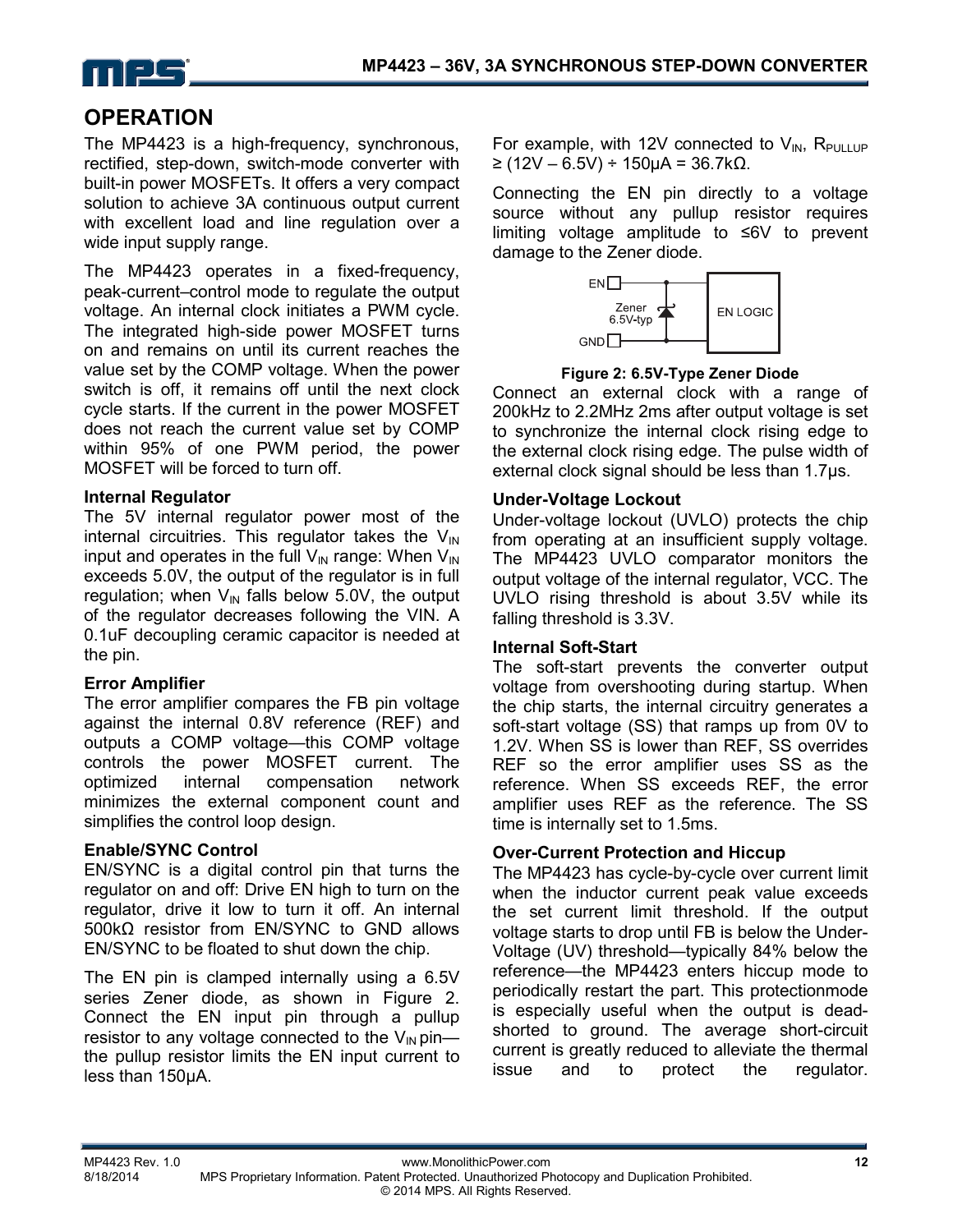

The MP4423 exits the hiccup mode once the over-current condition is removed.

#### **Thermal Shutdown**

Thermal shutdown prevents the chip from operating at exceedingly high temperatures. When the silicon die temperature exceeds 170°C, it shuts down the whole chip. When the temperature drops below its lower threshold (typically 140°C) the chip is enabled again.

#### **Floating Driver and Bootstrap Charging**

An external bootstrap capacitor power the floating-power-MOSFET driver. A dedicated internal regulator (see figure 3) charges and regulates the bootstrap capacitor voltage to ~5V. When the voltage between the BST and SW nodes drops below regulation, a PMOS pass transistor connected from  $V_{\text{IN}}$  to BST turns on. The charging current path is from  $V_{IN}$ , BST and then to SW. The external circuit should provide enough voltage headroom to facilitate charging. As long as  $V_{\text{IN}}$  is significantly higher than SW, the bootstrap capacitor remains charged. When the HS-FET is ON,  $V_{IN} \approx V_{SW}$  so the bootstrap capacitor cannot charge. When the LS-FET is ON,  $V_{\text{IN}}-V_{\text{SW}}$  reaches its maximum for fast charging. When there is no inductor current,  $V_{SW} = V_{OUT}$  so the difference between  $V_{IN}$  and  $V_{OUT}$ can charge the bootstrap capacitor. The floating driver has its own UVLO protection, with a rising threshold of 2.2V and hysteresis of 150mV. A  $20Ω$  resistor placed between SW and BST cap is strongly recommended to reduce SW spike voltage.



**Figure 3: Internal Bootstrap Charging Circuit** 

#### **Startup and Shutdown**

If both  $V_{\text{IN}}$  and EN exceed their appropriate thresholds, the chip starts: The reference block starts first, generating stable reference voltage and currents, and then the internal regulator is enabled. The regulator provides stable supply for the remaining circuitries.

Three events can shut down the chip: EN low,  $V_{IN}$ low, and thermal shutdown. In the shutdown procedure, the signaling path is first blocked to avoid any fault triggering. The COMP voltage and the internal supply rail are then pulled down. The floating driver is not subject to this shutdown command.

### **Power Good**

The MP4423 has power good (PG) output. The PG pin is the open drain of a MOSFET. It should be connected to VCC or some other voltage source through a resistor (e.g. 100kΩ). In the presence of an input voltage, the MOSFET turns on so that the PG pin is pulled to low before SS is ready. After  $V_{FB}$  reaches 90%×REF, the PG pin is pulled high after a delay, typically 90μs. When  $V_{FB}$  drops to 84%×REF, the PG pin is pulled low. Also, PG is pulled low if thermal shutdown or EN is pulled low.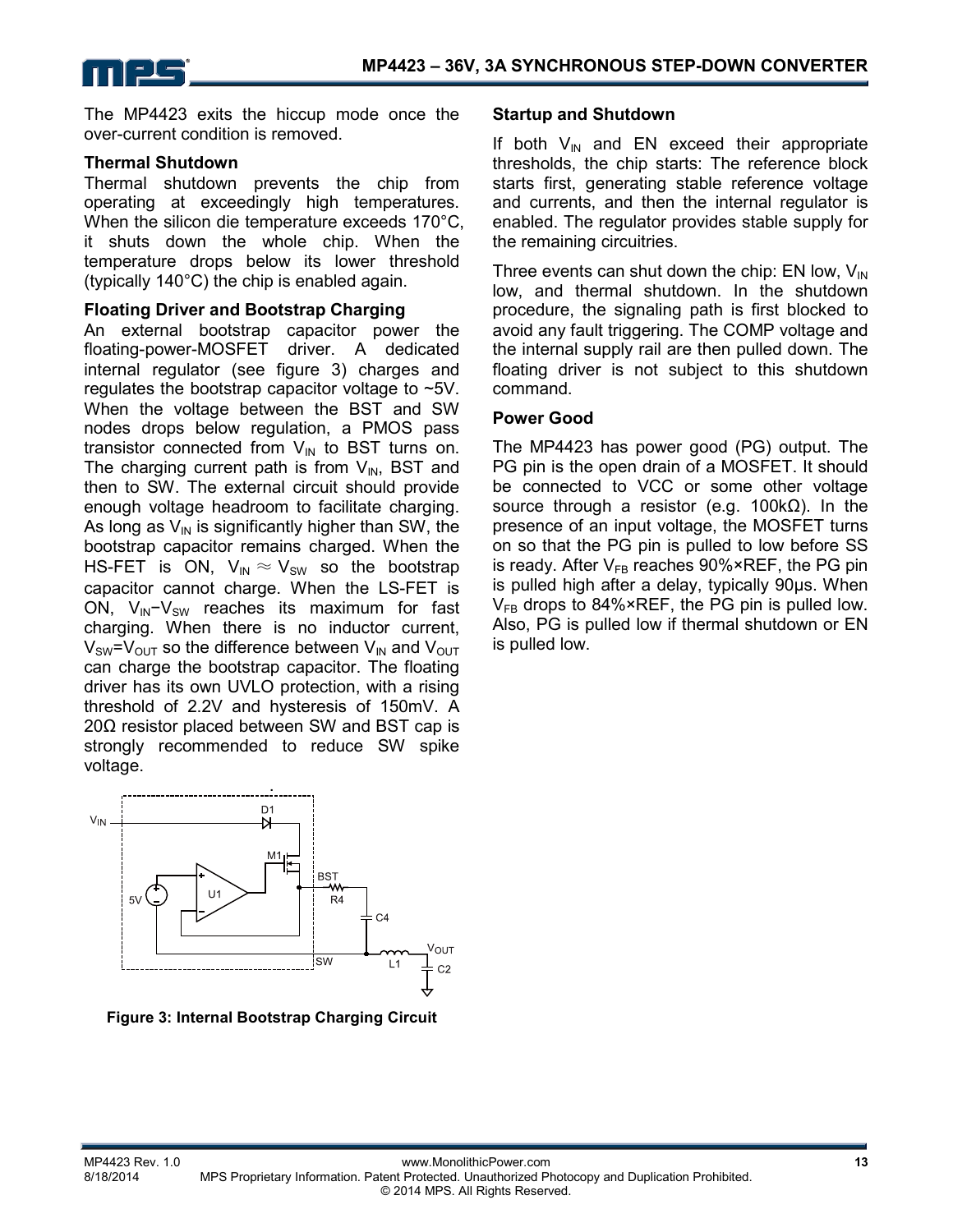

### **APPLICATION INFORMATION**

#### **Setting the Output Voltage**

The external resistor divider sets the output voltage (see Typical Application on page 1). The feedback resistor R1 also sets the feedback loop bandwidth with the internal compensation capacitor. Choose R1 around 40kΩ. R2 is then given by:



The T-type network—as shown in Figure 4—is highly recommended when  $V_{\text{OUT}}$  is low.



**Figure 4: T-Type Network** 

RT+R1 is used to set the loop bandwidth. Basically, higher RT+R1, lower bandwidth. To ensure the loop stability, it is strongly recommended to limit the bandwidth lower than 40kHz based on the 410kHz default fsw. Table 1 lists the recommended T-type resistors value for common output voltages.

**Table 1: Resistor Selection for Common Output Voltages** 

| $V_{\text{OUT}}(V)$ | $R1$ (kΩ) | $R2$ (kΩ) | $RT$ (k $\Omega$ ) |
|---------------------|-----------|-----------|--------------------|
| 3.3                 | 41.2 (1%) | 13(1%)    | 51(1%)             |
|                     | 41.2 (1%) | 7.68(1%)  | 51(1%)             |

### **Selecting the Inductor**

Use a1µH-to-10µH inductor with a DC current rating of at least 25% percent higher than the maximum load current for most applications. For highest efficiency, an inductor with small DC resistance is recommended. For most designs, the inductance value can be derived from the following equation.

$$
L_1 = \frac{V_{\text{OUT}} \times (V_{\text{IN}} - V_{\text{OUT}})}{V_{\text{IN}} \times \Delta I_{\text{L}} \times f_{\text{OSC}}}
$$

Where  $\Delta I_L$  is the inductor ripple current.

Choose the inductor ripple current to be approximately 30% of the maximum load current. The maximum inductor peak current is:

$$
I_{L(MAX)} = I_{LOAD} + \frac{\Delta I_L}{2}
$$

Use a larger inductor for improved efficiency under light-load conditions—below 100mA.

### **VIN UVLO Setting**

MP4423 has internal fix under voltage lock out (UVLO) threshold: rising threshold is 3.5V while falling threshold is about 3.3V. For the application needs higher UVLO point, external resistor divider between EN and IN as shown in figure 4 can be used to get higher equivalent UVLO threshold.



### **Figure 5: Adjustable UVLO using EN divider**

The UVLO threshold can be computed from below two equations:

$$
INVV_{RISING} = (1 + \frac{R5}{500 \text{k/} \cdot \text{R6}}) \times V_{EN\_RISING}
$$
\n
$$
INVV_{FALLING} = (1 + \frac{R5}{500 \text{k/} \cdot \text{R6}}) \times V_{EN\_FALLING}
$$

Where  $V_{EN-RISING}=1.4V$ ,  $V_{EN-FALLING}=1.25V$ .

When choose R5, make sure it is big enough to limit the current flows into EN pin lower than 150uA.

### **Selecting the Input Capacitor**

The input current to the step-down converter is discontinuous, therefore requires a capacitor is to supply the AC current to the step-down converter while maintaining the DC input voltage. Use low ESR capacitors for the best performance. Use ceramic capacitors with X5R or X7R dielectrics for best results because of their low ESR and small temperature coefficients.

MP4423 Rev. 1.0 www.MonolithicPower.com **14** MPS Proprietary Information. Patent Protected. Unauthorized Photocopy and Duplication Prohibited. © 2014 MPS. All Rights Reserved.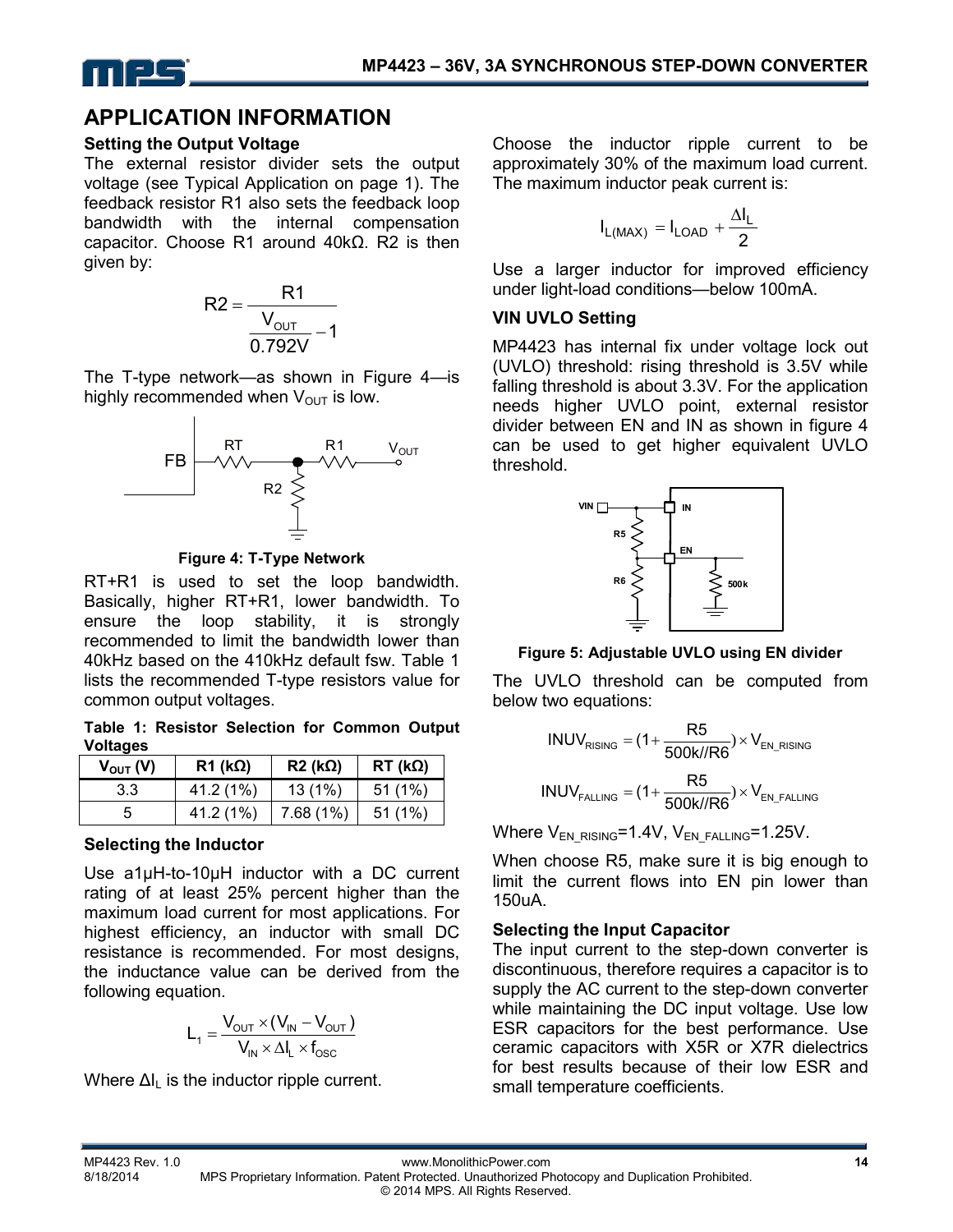

For most application, a 22µF ceramic capacitor is sufficient to maintain the DC input voltage. And it is strongly recommended to use another lower value capacitor (e.g. 1µF) with small package size (0603) to absorb high frequency switching noise. Make sure place the small size capacitor as close to IN and GND pins as possible (see PCB LAYOUT section).

Since C1 absorbs the input switching current, it requires an adequate ripple current rating. The RMS current in the input capacitor can be estimated by:

$$
I_{C1} = I_{LOAD} \times \sqrt{\frac{V_{OUT}}{V_{IN}} \left(1 - \frac{V_{OUT}}{V_{IN}}\right)}
$$

The worse case condition occurs at  $V_{IN} = 2V_{OUT}$ , where:

$$
I_{C1} = \frac{I_{LOAD}}{2}
$$

For simplification, choose an input capacitor with an RMS current rating greater than half of the maximum load current.

The input capacitor can be electrolytic, tantalum or ceramic. When using electrolytic or tantalum capacitors, add a small, high quality ceramic capacitor (e.g. 1μF) placed as close to the IC as possible. When using ceramic capacitors, make sure that they have enough capacitance to provide sufficient charge to prevent excessive voltage ripple at input. The input voltage ripple caused by capacitance can be estimated by:

$$
\Delta V_{IN} = \frac{I_{LOAD}}{f_s \times C1} \times \frac{V_{OUT}}{V_{IN}} \times \left(1 - \frac{V_{OUT}}{V_{IN}}\right)
$$

### **Selecting the Output Capacitor**

The output capacitor (C2) maintains the DC output voltage. Use ceramic, tantalum, or low-ESR electrolytic capacitors. For best results, use low ESR capacitors to keep the output voltage ripple low. The output voltage ripple can be estimated by:

$$
\Delta V_{\text{OUT}} = \frac{V_{\text{OUT}}}{f_s \times L_1} \times \left(1 - \frac{V_{\text{OUT}}}{V_{\text{IN}}}\right) \times \left(R_{\text{ESR}} + \frac{1}{8 \times f_s \times C2}\right)
$$

Where  $L_1$  is the inductor value and  $R_{FSR}$  is the equivalent series resistance (ESR) value of the output capacitor.

For ceramic capacitors, the capacitance dominates the impedance at the switching frequency, and the capacitance causes the majority of the output voltage ripple. For simplification, the output voltage ripple can be estimated by:

$$
\Delta V_{\text{OUT}} = \frac{V_{\text{OUT}}}{8 \times f_s^2 \times L_1 \times C2} \times \left(1 - \frac{V_{\text{OUT}}}{V_{\text{IN}}}\right)
$$

For tantalum or electrolytic capacitors, the ESR dominates the impedance at the switching frequency. For simplification, the output ripple can be approximated to:

$$
\Delta V_{\text{OUT}} = \frac{V_{\text{OUT}}}{f_s \times L_1} \times \left(1 - \frac{V_{\text{OUT}}}{V_{\text{IN}}}\right) \times R_{\text{ESR}}
$$

The characteristics of the output capacitor also affect the stability of the regulation system. The MP4423 can be optimized for a wide range of capacitance and ESR values.

### **BST Resistor and External BST Diode**

A 20ohm resistor in series with BST capacitor is recommended to reduce the SW spike voltage. Higher resistance is better for SW spike reduction, but will compromise the efficiency on the other hand.

An external BST diode can enhance the efficiency of the regulator when the duty cycle is high (>65%). A power supply between 2.5V and 5V can be used to power the external bootstrap diode and VCC or VOUT is the good choice of this power supply in the circuit as shown in Figure 6.



#### **Figure 6: Optional External Bootstrap Diode to Enhance Efficiency**

The recommended external BST diode is IN4148, and the BST capacitor value is 0.1µF to 1μF.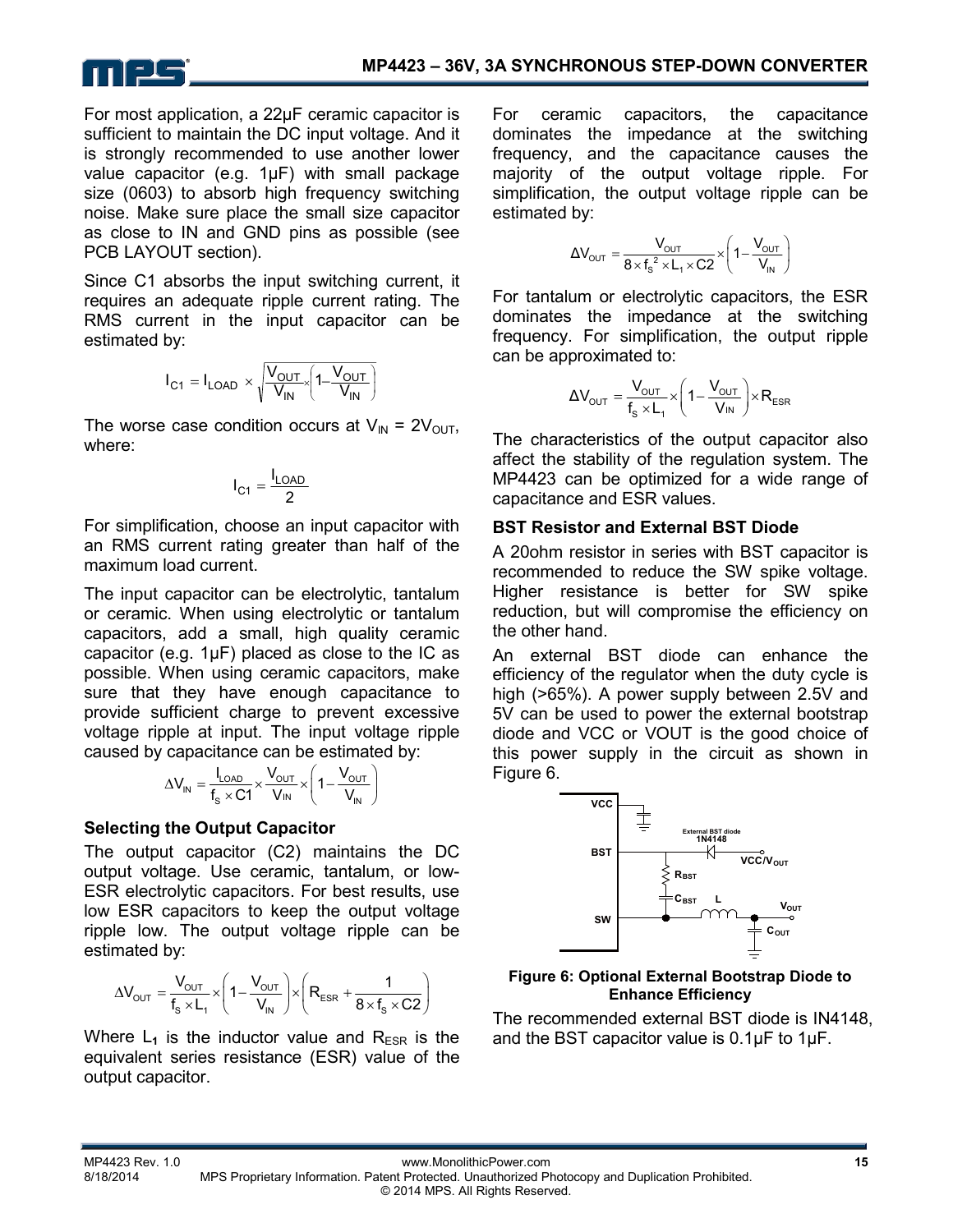

### **PCB Layout**

PCB layout, especially the input capacitor and VCC capacitor placement, is very important to achieve stable operation. For the best results, follow these guidelines:

1) Place the ceramics input capacitor as close to IN and GND pins as possible, especially the small package size (0603) input bypass capacitor. Keep the connection of input capacitor and IN pin as short and wide as possible.

2) Place the VCC capacitor to VCC pin and GND pin as close as possible. Make the trace length of VCC pin-VCC capacitor anode-VCC capacitor cathode-chip GND pin as short as possible.

3) Use large ground plane directly connect to GND pin. Add vias near the GND pin if bottom layer is ground plane.

4) Route SW, BST away from sensitive analog areas such as FB.

5) Place the T-type feedback resistor close to chip to ensure the trace which connects to FB pin as the short as possible.



**Bottom Layer Figure 7: Recommended PCB Layout** 

 $\overline{O}$ 

 $\overline{O}$ 

 $\circ$ 

 $\circ$ 

 $O$   $O$ 

 $\overline{O}$ 

 $\circ$ 

 $\circ$ 

 $\circ$ 

 $\overline{O}$ 

 $\overline{O}$ 

 $\circ$ 

 $\circ$ 

GND

 $\overline{\mathsf{O}}$ 

 $\overline{O}$ 

 $O$   $O$ 

 $\overline{O}$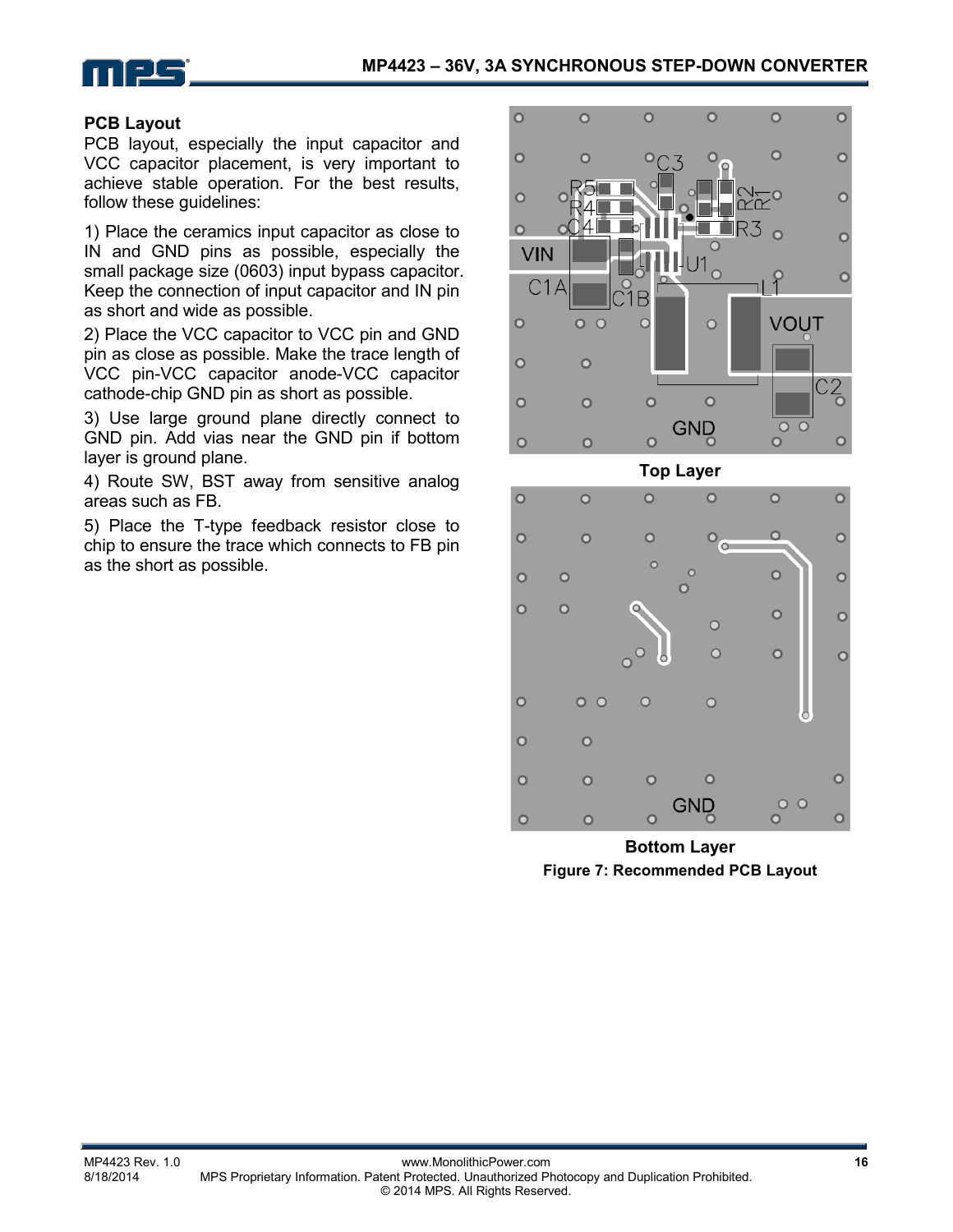



**Figure 8: 3.3V Output Typical Application Circuit**